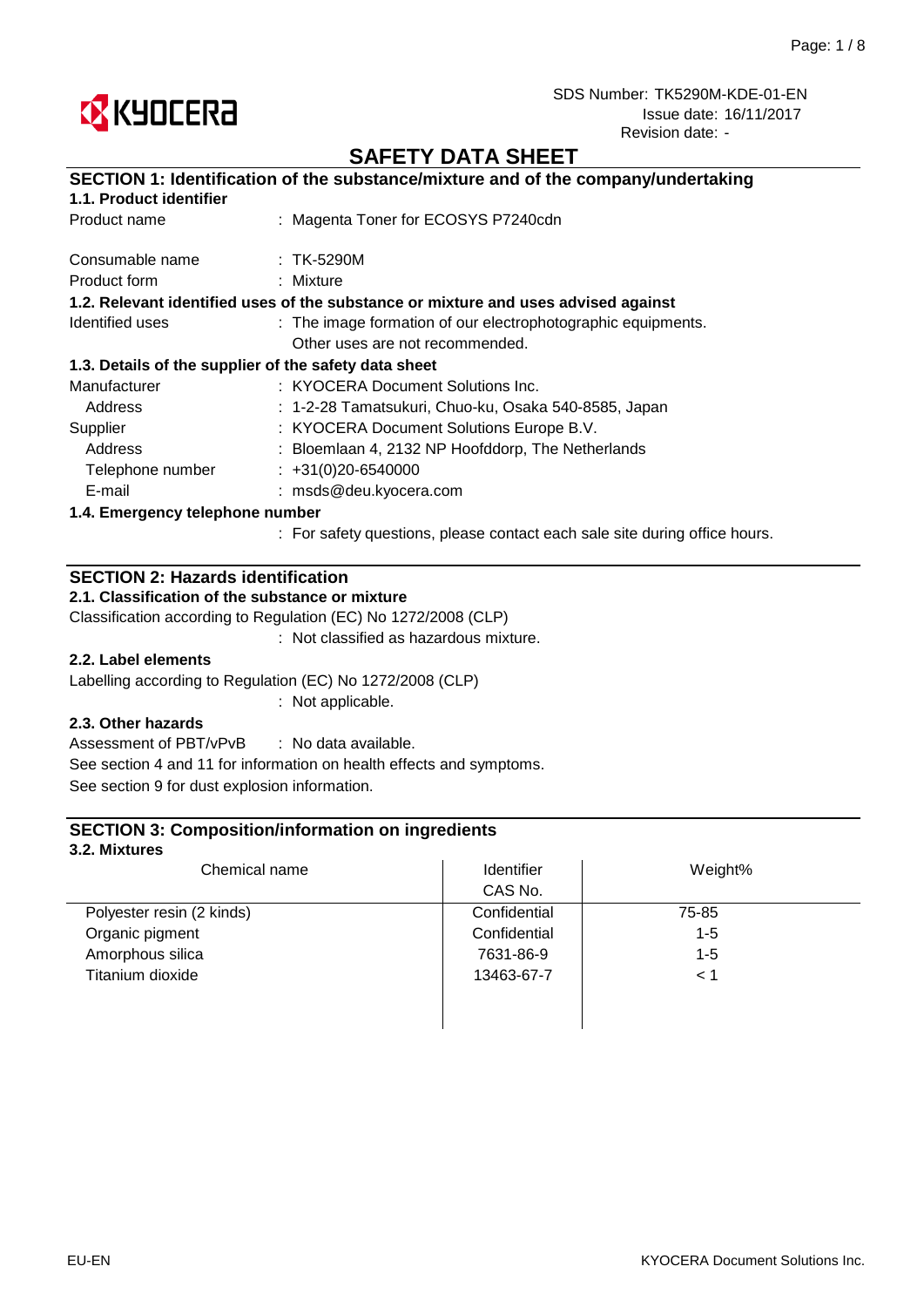

# **SAFETY DATA SHEET**

| Information of Ingredients                                                                        |                                                                                                           |  |  |  |
|---------------------------------------------------------------------------------------------------|-----------------------------------------------------------------------------------------------------------|--|--|--|
| (1) Substance which present a health or environmental hazard within the meaning of CLP<br>: None. |                                                                                                           |  |  |  |
|                                                                                                   | (2) Substance which are assigned Community workplace exposure limits                                      |  |  |  |
|                                                                                                   | $:$ None.                                                                                                 |  |  |  |
|                                                                                                   | (3) Substance which are PBT or vPvB in accordance with the criteria set out in Annex XIII of REACH        |  |  |  |
|                                                                                                   | $:$ None.                                                                                                 |  |  |  |
|                                                                                                   | (4) Substance which are included in the list established in accordance with Article 59(1) of REACH (SVHC) |  |  |  |
|                                                                                                   | $:$ None.                                                                                                 |  |  |  |
|                                                                                                   | See section 16 for the full text of the H statements declared above.                                      |  |  |  |
| <b>SECTION 4: First aid measures</b>                                                              |                                                                                                           |  |  |  |
| 4.1. Description of first aid measures                                                            |                                                                                                           |  |  |  |
| Inhalation                                                                                        | : Remove from exposure to fresh air and gargle with plenty of water.                                      |  |  |  |
|                                                                                                   | Consult a doctor in case of such symptoms as coughing.                                                    |  |  |  |
| <b>Skin Contact</b>                                                                               | : Wash with soap and water.                                                                               |  |  |  |
| Eye Contact                                                                                       | : Flush with water immediately and see a doctor if irritating.                                            |  |  |  |
| Ingestion                                                                                         | : Rinse out the mouth. Drink one or two glasses of water to dilute.                                       |  |  |  |
|                                                                                                   | Seek medical treatment if necessary.                                                                      |  |  |  |
|                                                                                                   | 4.2. Most important symptoms and effects, both acute and delayed                                          |  |  |  |
| Potential health effects and symptoms                                                             |                                                                                                           |  |  |  |
| Inhalation                                                                                        | : Prolonged inhalation of excessive dusts may cause lung damage.                                          |  |  |  |
|                                                                                                   | Use of this product as intended does not result in prolonged inhalation of                                |  |  |  |
|                                                                                                   | excessive toner dusts.                                                                                    |  |  |  |
| Skin contact                                                                                      | : Unlikely to cause skin irritation.                                                                      |  |  |  |
| Eye contact                                                                                       | : May cause transient eye irritation.                                                                     |  |  |  |
| Ingestion                                                                                         | : Use of this product as intended does not result in ingestion.                                           |  |  |  |
|                                                                                                   | 4.3. Indication of any immediate medical attention and special treatment needed                           |  |  |  |
|                                                                                                   | : No additional information available.                                                                    |  |  |  |
|                                                                                                   |                                                                                                           |  |  |  |
| <b>SECTION 5: Firefighting measures</b>                                                           |                                                                                                           |  |  |  |

| 5.1. Extinguishing media                                   |                                                                                           |
|------------------------------------------------------------|-------------------------------------------------------------------------------------------|
| Suitable extinguishing media                               | : Water spray, foam, powder, $CO2$ or dry chemical.                                       |
| Unsuitable extinguishing media                             | : None specified.                                                                         |
| 5.2. Special hazards arising from the substance or mixture |                                                                                           |
| Hazardous combustion products                              | : Carbon dioxide. Carbon monoxide.                                                        |
| 5.3. Advice for firefighters                               |                                                                                           |
| Fire-fighting procedures                                   | : Pay attention not to blow away dust.                                                    |
|                                                            | Drain water off around and decrease the atmosphere temperature to<br>extinguish the fire. |
| Protective equipment for firefighters                      | : None specified.                                                                         |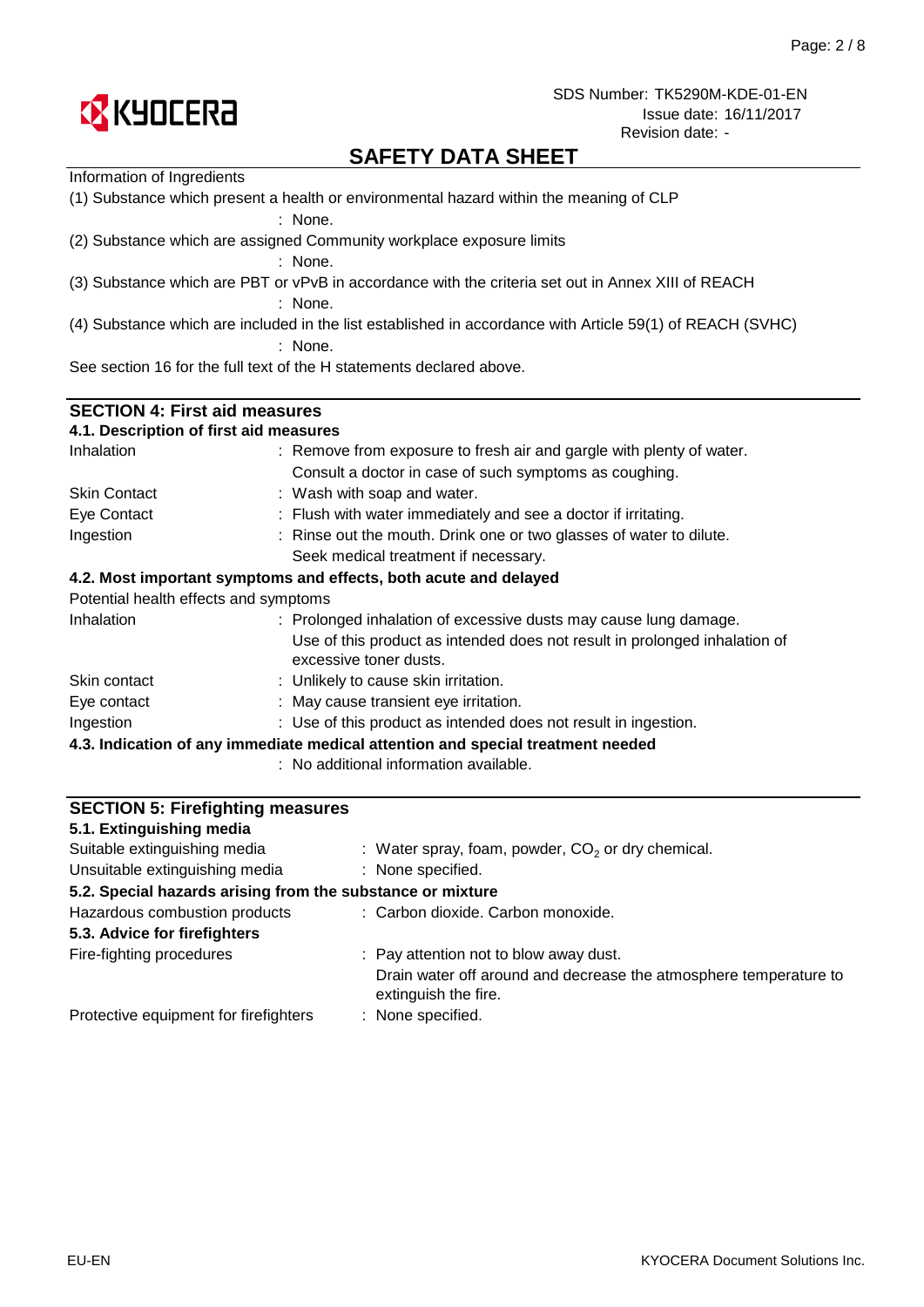

# **SAFETY DATA SHEET**

### **SECTION 6: Accidental release measures**

|  |  | 6.1. Personal precautions, protective equipment and emergency procedures |  |  |  |  |  |
|--|--|--------------------------------------------------------------------------|--|--|--|--|--|
|--|--|--------------------------------------------------------------------------|--|--|--|--|--|

: Avoid inhalation, ingestion, eye and skin contact in case of accidental release. Avoid formation of dust. Provide adequate ventilation.

#### **6.2. Environmental precautions**

: Do not allow to enter into surface water or drains.

#### **6.3. Methods and material for containment and cleaning up**

Method for cleaning up exclosive of the released powder not to blow away and wipe up with a wet cloth.

#### **6.4. Reference to other sections**

See section 13 for disposal information.

| <b>SECTION 7: Handling and storage</b>                                                                                                                  |
|---------------------------------------------------------------------------------------------------------------------------------------------------------|
| 7.1. Precautions for safe handling                                                                                                                      |
| : Do not attempt to force open or destroy the toner container or unit.                                                                                  |
| See installation guide of this product.                                                                                                                 |
| 7.2. Conditions for safe storage, including any incompatibilities                                                                                       |
| : Keep the toner container or unit tightly closed and store in a cool, dry and dark<br>place keeping away from fire. Keep out of the reach of children. |
| 7.3. Specific end use(s)                                                                                                                                |
| : No additional information available.                                                                                                                  |
| <b>SECTION 8: Exposure controls/personal protection</b>                                                                                                 |
| 8.1. Control parameters                                                                                                                                 |
| (Reference data)                                                                                                                                        |
| US ACGIH Threshold Limit Values<br>(TWA)                                                                                                                |

Titanium dioxide: 10 mg/m<sup>3</sup> Particles: 10 ㎎/㎥ (Inhalable particles), 3 ㎎/㎥ (Respirable particles)

### US OSHA PEL (TWA)

Particles: 15 ㎎/㎥ (Total dust), 5 ㎎/㎥ (Respirable fraction) Amorphous silica: 80 mg/m<sup>3</sup>/%SiO<sub>2</sub> Titanium dioxide: 15 ㎎/㎥ (Total dust)

EU Occupational exposure limits : Directive 2000/39/EC, 2006/15/EC and 2009/161/EU Not listed.

| TVUL IISLUU.                     |                                                                                                                                    |
|----------------------------------|------------------------------------------------------------------------------------------------------------------------------------|
| 8.2. Exposure controls           |                                                                                                                                    |
| Appropriate engineering controls | : Special ventilator is not required under normal intended use.<br>Use in a well ventilated area.                                  |
| Personal protective equipment    | : Respiratory protection, eye protection, hand protection, skin and body<br>protection are not required under normal intended use. |
| Environmental exposure controls  | : No additional information available.                                                                                             |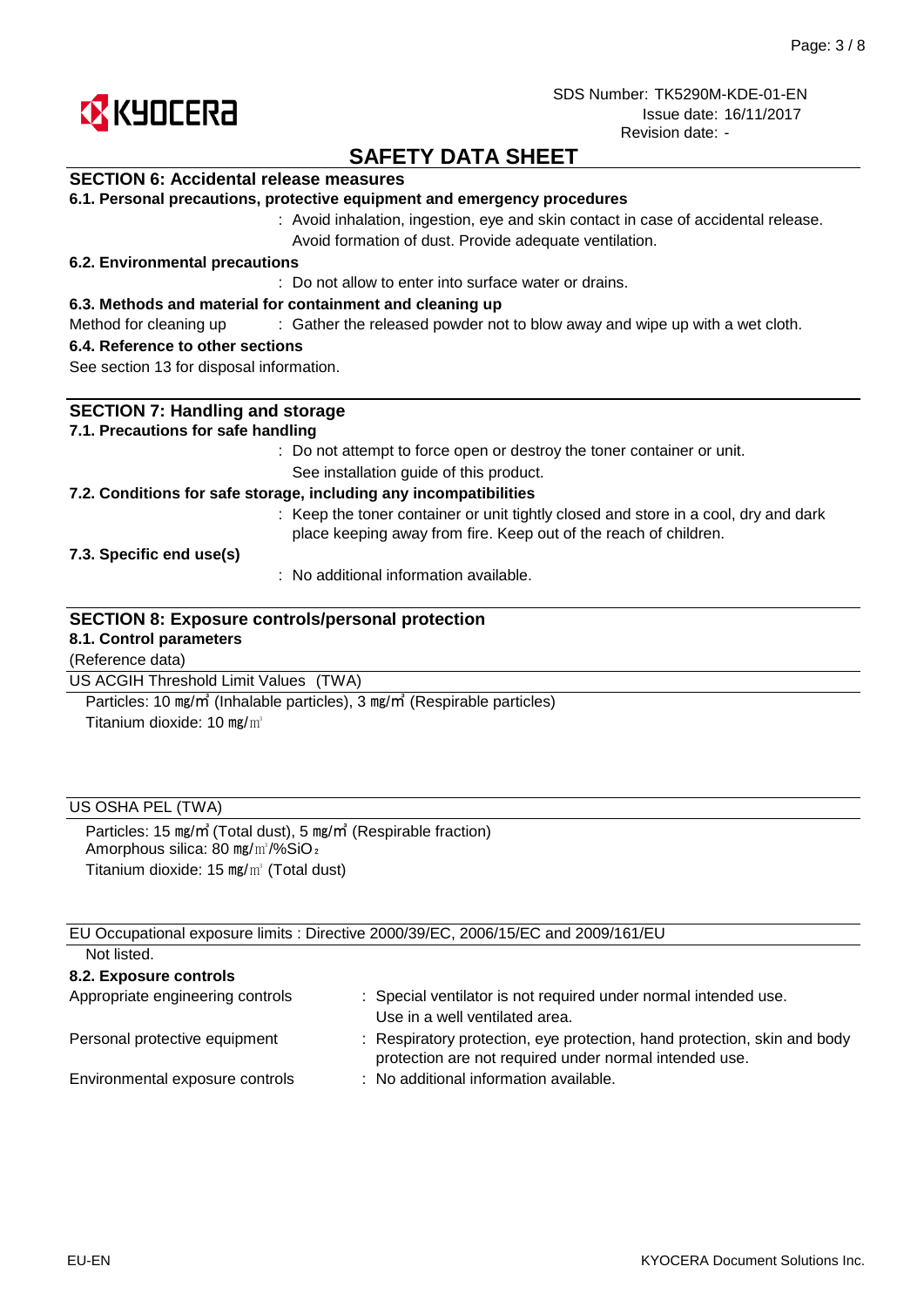

# **SAFETY DATA SHEET**

### **SECTION 9: Physical and chemical properties**

**9.1. Information on basic physical and chemical properties**

|  | Appearance |
|--|------------|
|--|------------|

| Physical state                         | $:$ Solid.                                                                                                      |         |
|----------------------------------------|-----------------------------------------------------------------------------------------------------------------|---------|
|                                        | (Fine powder)                                                                                                   |         |
| Color                                  | : Magenta.                                                                                                      |         |
| Odor                                   | : Odorless.                                                                                                     |         |
| Odor threshold                         | : No data available.                                                                                            |         |
| рH                                     | : No data available.                                                                                            |         |
| Melting point                          | : 100-120 ℃                                                                                                     | (Toner) |
| Boiling point                          | : No data available.                                                                                            |         |
| Flash point                            | : No data available.                                                                                            |         |
| Evaporation rate                       | : No data available.                                                                                            |         |
| Flammability (solid, gas)              | : No data available.                                                                                            |         |
| Upper/lower flammability or explosive  | : No data available.                                                                                            |         |
| limits                                 |                                                                                                                 |         |
| Vapour pressure                        | : No data available.                                                                                            |         |
| Vapour density                         | : No data available.                                                                                            |         |
| Relative density                       | : 1.2-1.4 $g/cm^{3}$                                                                                            | (Toner) |
| Solubility(ies)                        | : Almost insoluble in water.                                                                                    |         |
| Partition coefficient: n-octanol/water | : No data available.                                                                                            |         |
| Auto-ignition temperature              | : No data available.                                                                                            |         |
| Decomposition temperature              | : No data available.                                                                                            |         |
| Viscosity                              | : No data available.                                                                                            |         |
| <b>Explosive properties</b>            | : No data available.                                                                                            |         |
| Oxidising properties                   | : No data available.                                                                                            |         |
| 9.2. Other information                 |                                                                                                                 |         |
| Dust explosion properties              | : Dust explosion is improbable under normal inte                                                                |         |
|                                        | the contract of the contract of the contract of the contract of the contract of the contract of the contract of |         |

ended use. Experimental explosiveness of toner is classified into the same rank such kind of powder as flour, dry milk and resin powder according to the pressure rising speed.

| <b>SECTION 10: Stability and reactivity</b> |                                                                      |  |  |  |
|---------------------------------------------|----------------------------------------------------------------------|--|--|--|
| 10.1. Reactivity                            | $:$ No data available.                                               |  |  |  |
| 10.2. Chemical stability                    | : This product is stable under normal conditions of use and storage. |  |  |  |
| 10.3. Possibility of hazardous reactions    |                                                                      |  |  |  |
|                                             | : Hazardous reactions will not occur.                                |  |  |  |
| 10.4. Conditions to avoid                   | : None specified.                                                    |  |  |  |
| 10.5. Incompatible materials                | : None specified.                                                    |  |  |  |
| 10.6. Hazardous decomposition products      |                                                                      |  |  |  |
|                                             | : Hazardous decomposition products are not to be produced.           |  |  |  |
|                                             |                                                                      |  |  |  |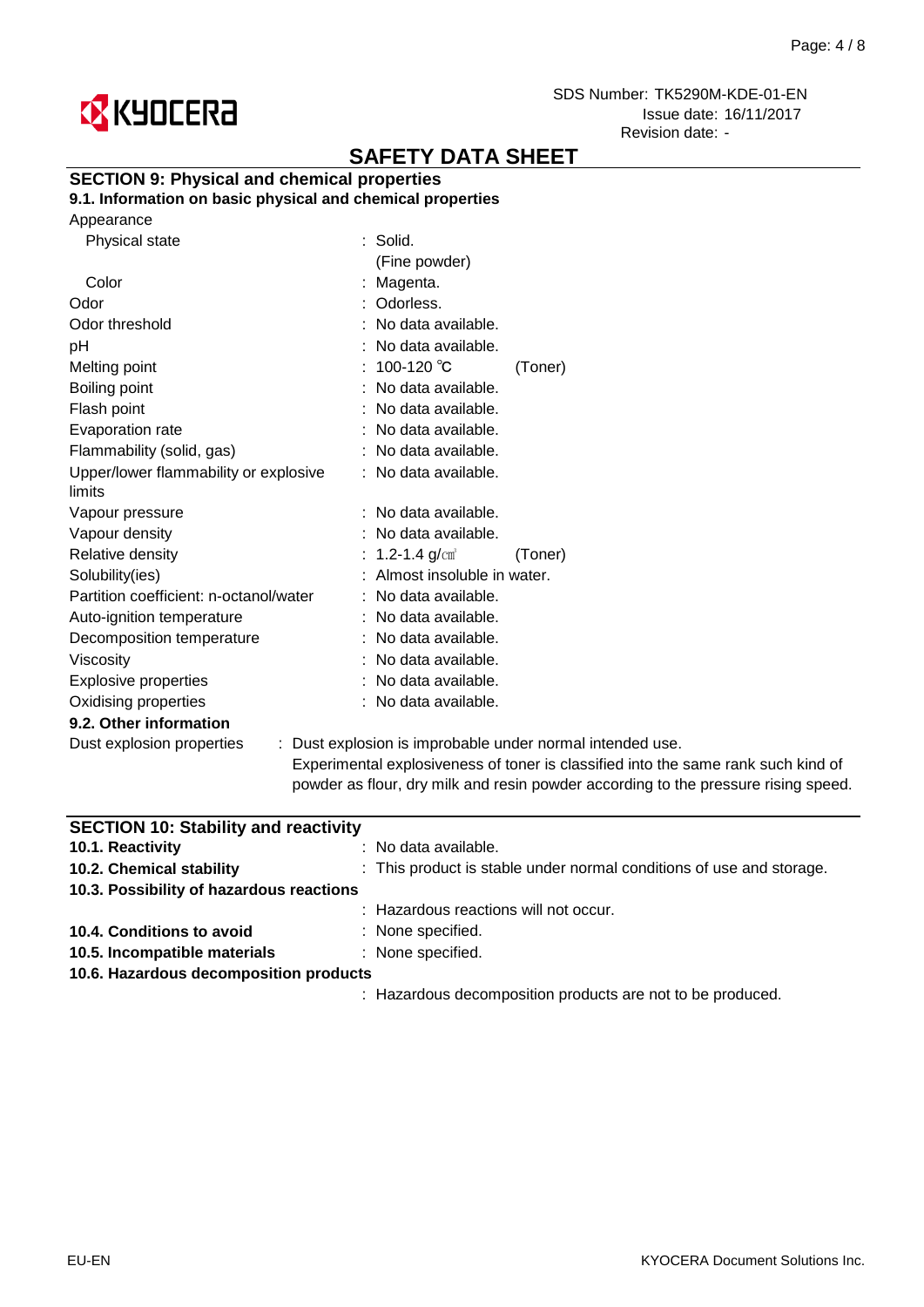

# **SAFETY DATA SHEET**

### **SECTION 11: Toxicological information**

#### **11.1. Information on toxicological effects**

Based on available data, the classification criteria listed below are not met.

| Acute toxicity<br>Oral $(LD_{50})$            | $:$ > 2000 mg/kg (rat)                                                                                                                                                                                   |
|-----------------------------------------------|----------------------------------------------------------------------------------------------------------------------------------------------------------------------------------------------------------|
|                                               | (Based on test result of similar product.) (Toner)                                                                                                                                                       |
| Dermal $(LD_{50})$                            | : No data available.<br>(Toner)                                                                                                                                                                          |
| Inhalation $(LC_{50}(4hr))$                   | $:$ > 5.0 mg/l (rat)<br>(Based on test result of similar product.) (Toner)                                                                                                                               |
| Skin corrosion/irritation                     |                                                                                                                                                                                                          |
| Acute skin irritation                         | : Non-irritant (rabbit)                                                                                                                                                                                  |
|                                               | (Based on test result of similar product.) (Toner)                                                                                                                                                       |
| Serious eye damage/irritation                 |                                                                                                                                                                                                          |
| Acute eye irritation                          | Minimal irritant (rabbit)<br>(Based on test result of similar product.) (Toner)                                                                                                                          |
| Respiratory or skin sensitisation             |                                                                                                                                                                                                          |
| Skin sensitisation                            | : Non-sensitiser (mouse)                                                                                                                                                                                 |
|                                               | (Based on test result of similar product.) (Toner)                                                                                                                                                       |
| Germ cell mutagenicity                        |                                                                                                                                                                                                          |
|                                               | : Ames Test is Negative.<br>(Toner)                                                                                                                                                                      |
| Information of Ingredients<br>Carcinogenicity | : No mutagen, according to MAK, TRGS905 and (EC) No 1272/2008 Annex VI.                                                                                                                                  |
| Information of Ingredients                    | : No carcinogen or potential carcinogen according to IARC, Japan Association on<br>Industrial Health, ACGIH, EPA, OSHA, NTP, MAK, California Proposition 65,<br>TRGS 905 and (EC) No 1272/2008 Annex VI. |
| (except titanium dioxide)                     |                                                                                                                                                                                                          |
|                                               |                                                                                                                                                                                                          |

The IARC reevaluated titanium dioxide as a Group 2B carcinogen (possibly carcinogenic to humans) as the result of inhalation exposure test in rats. But, oral/skin test does not show carcinogenicity. (\*2) In the animal chronic inhalation studies for titanium dioxide, the lung tumor was observed in only rats. It is estimated that this is attributed to the overload of rat's lung clearance mechanism (overload phenomenon). (\*3) The inhalation of excessive titanium dioxide dose not occur in normal use of this product. Also, epidemiological studies to date have not revealed any evidence of the relation between occupational exposure to titanium dioxide and respiratory tract diseases.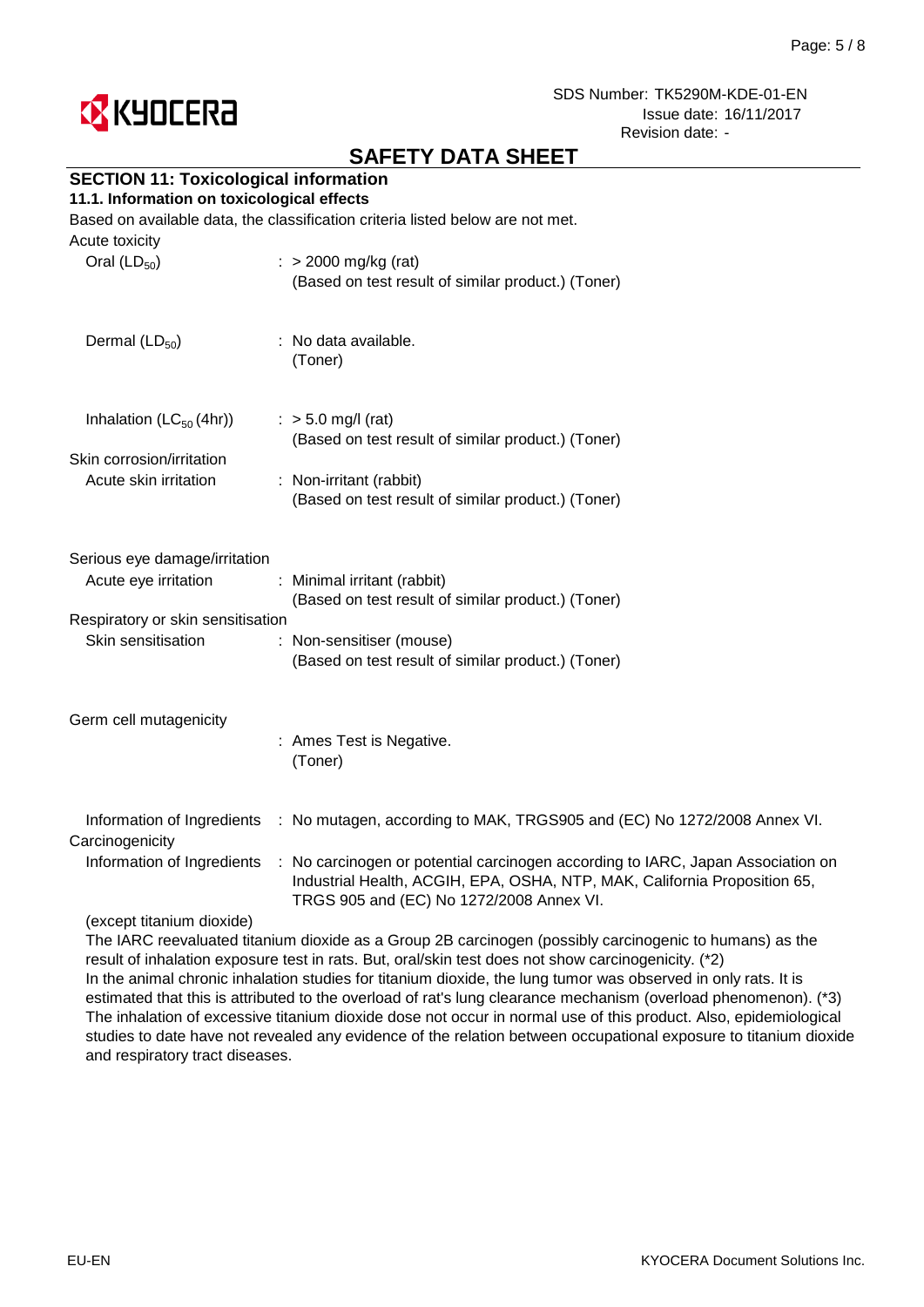

# **SAFETY DATA SHEET**

| Reproductive toxicity                     |                                                                                                                                                                                                                                                                                                                                                                                                                                                                                                                   |  |  |
|-------------------------------------------|-------------------------------------------------------------------------------------------------------------------------------------------------------------------------------------------------------------------------------------------------------------------------------------------------------------------------------------------------------------------------------------------------------------------------------------------------------------------------------------------------------------------|--|--|
| Information of Ingredients                | : No reproductive toxicant according to MAK, California Proposition 65, TRGS905<br>and (EC) No 1272/2008 Annex VI.                                                                                                                                                                                                                                                                                                                                                                                                |  |  |
| STOT-single exposure                      | : No data available.                                                                                                                                                                                                                                                                                                                                                                                                                                                                                              |  |  |
| STOT-repeated exposure                    | : No data available.                                                                                                                                                                                                                                                                                                                                                                                                                                                                                              |  |  |
| Aspiration hazard                         | : No data available.                                                                                                                                                                                                                                                                                                                                                                                                                                                                                              |  |  |
| Chronic effects                           | : In a study in rats by chronic inhalation exposure to a typical toner, a mild to<br>moderate degree of lung fibrosis was observed in 92% of the rats in the high<br>concentration (16 mg/m <sup>3</sup> ) exposure group, and a minimal to mild degree of fibrosis<br>was noted in 22% of the animal in the middle $(4 \text{ mg/m}^3)$ exposure group. (*1)<br>But no pulmonary change was reported in the lowest $(1 \text{ mg/m}^3)$ exposure group, the<br>most relevant level to potential human exposures. |  |  |
| Other information                         | : No data available.                                                                                                                                                                                                                                                                                                                                                                                                                                                                                              |  |  |
| <b>SECTION 12: Ecological information</b> |                                                                                                                                                                                                                                                                                                                                                                                                                                                                                                                   |  |  |
| 12.1. Toxicity                            | : No data available.                                                                                                                                                                                                                                                                                                                                                                                                                                                                                              |  |  |
| 12.2. Persistence and degradability       | : No data available.                                                                                                                                                                                                                                                                                                                                                                                                                                                                                              |  |  |
| 12.3. Bioaccumulative potential           | : No data available.                                                                                                                                                                                                                                                                                                                                                                                                                                                                                              |  |  |

- : No data available. **12.4. Mobility in soil**
- **12.5. Results of PBT and vPvB assessment**
- **12.6. Other adverse effects** : No additional information available.

: No data available.

### **SECTION 13: Disposal considerations**

#### **13.1. Waste treatment methods**

: Do not attempt to incinerate the toner container or unit and the waste toner yourself. Dangerous sparks may cause burn.

Any disposal practice should be done under conditions which meet local, state and federal laws and regulations relating to waste (contact local or state environmental agency for specific rules).

#### **SECTION 14: Transport information**

| 14.1. UN number               | : None. |
|-------------------------------|---------|
| 14.2. UN proper shipping name | : None. |
|                               |         |

- : None. : None. **14.3. Transport hazard class(es)**
- **14.4. Packing group**
- : None. **14.5. Environmental hazards**

: No additional information available. **14.6. Special precautions for user**

**14.7. Transport in bulk according to Annex II of MARPOL73/78 and the IBC Code**

: Not applicable.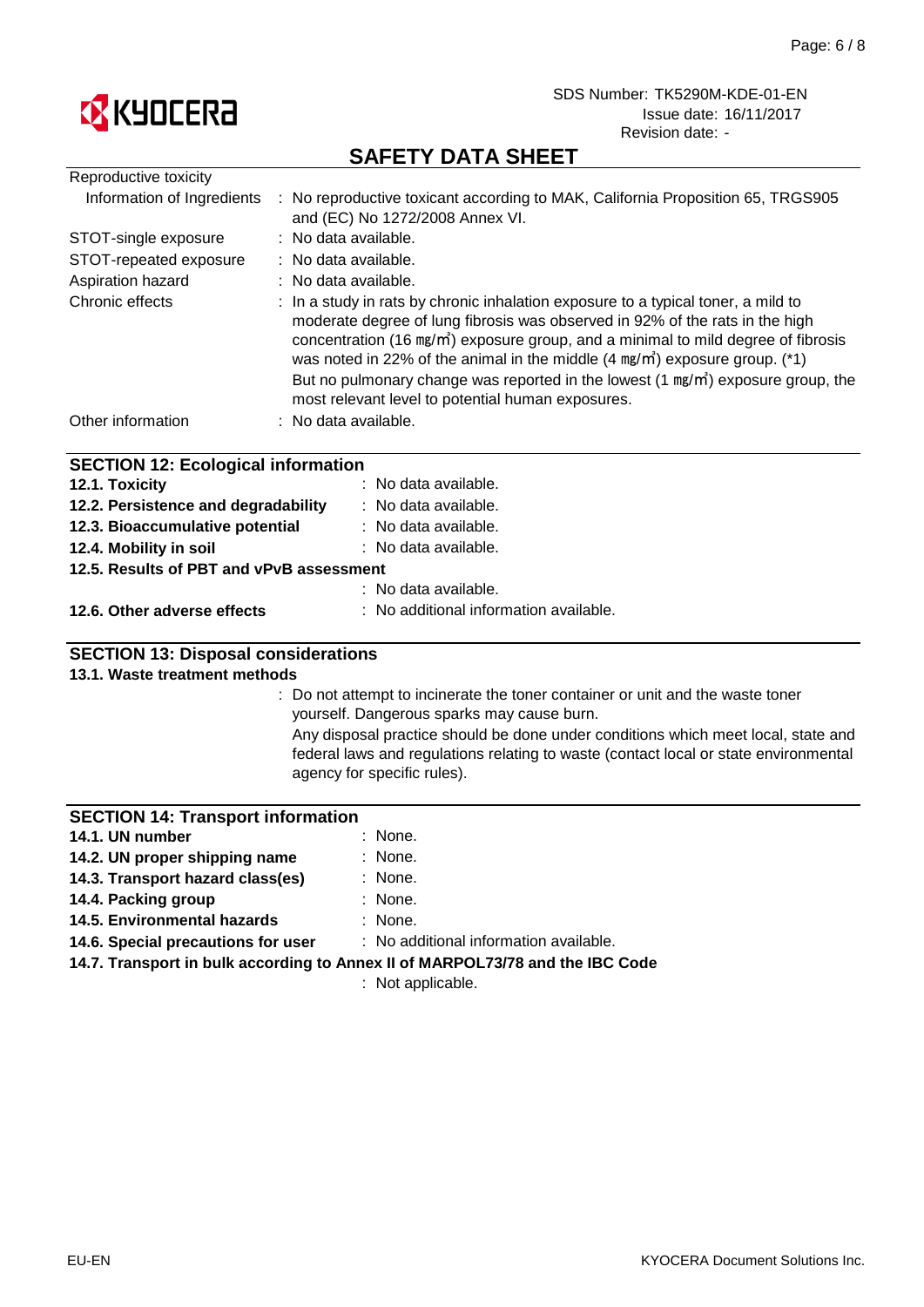

# **SAFETY DATA SHEET**

#### **SECTION 15: Regulatory information**

| 15.1. Safety, health and environmental regulations/legislation specific for the substance or mixture                   |
|------------------------------------------------------------------------------------------------------------------------|
| EU regulations                                                                                                         |
| Regulation (EC) No 1005/2009 on substances that deplete the ozone layer, Annex I and Annex II<br>: Not listed.         |
| Regulation (EC) No 850/2004 on persistent organic pollutants, Annex I as amended<br>: Not listed.                      |
| Regulation (EC) No 689/2008 concerning the export and import of dangerous chemicals, Annex I and Annex V<br>as amended |
| : Not listed.                                                                                                          |
| Regulation (EC) No 1907/2006, REACH Annex XVII as amended (Restrictions on use)<br>: Not listed.                       |
| Regulation (EC) No 1907/2006, REACH Annex XIV as amended (Authorisations)<br>: Not listed.                             |
| US regulations                                                                                                         |
| All ingredients in this product comply with order under TSCA.                                                          |
| Canada regulations                                                                                                     |
| This product is not a WHMIS-controlled product, since we consider it as a Manufactured article.                        |
| 15.2. Chemical safety assessment                                                                                       |

: No data available.

#### **SECTION 16: Other information**

To the best of our knowledge, the information contained herein is accurate. However, we cannot assume any liability whatsoever for the accuracy or completeness of the information contained herein.

The contents and format of this SDS are in accordance with Regulation (EC) No 1907/2006, Annex II as amended by Regulation (EU) No 453/2010 with respect to SDSs.

| Revision information                        | $\mathbb{R}^n$                                                                                                                |  |
|---------------------------------------------|-------------------------------------------------------------------------------------------------------------------------------|--|
| Version                                     | : 01                                                                                                                          |  |
| Full text of H statements under sections 3. |                                                                                                                               |  |
|                                             | : Not applicable.                                                                                                             |  |
| Abbreviations and acronyms                  |                                                                                                                               |  |
| <b>PBT</b>                                  | : Persistent, Bioaccumulative and Toxic                                                                                       |  |
| vPvB                                        | : Very Persistent and Very Bioaccumulative                                                                                    |  |
| <b>SVHC</b>                                 | Substances of Very High Concern                                                                                               |  |
| <b>CAS</b>                                  | : Chemical Abstracts Service                                                                                                  |  |
| <b>ACGIH</b>                                | : American Conference of Governmental Industrial Hygienists                                                                   |  |
|                                             | 2016 TLVs and BEIs (Threshold Limit Values for Chemical Substances and                                                        |  |
| <b>OSHA</b>                                 | Physica Agents and Biological Exposure Indices)<br>Occupational Safety and Health Administration (29 CFR Part 1910 Subpart Z) |  |
| <b>TWA</b>                                  | : Time Weighted Average                                                                                                       |  |
| <b>PEL</b>                                  | : Permissible Exposure Limits                                                                                                 |  |
| UN                                          | : United Nations                                                                                                              |  |
| <b>IARC</b>                                 | : International Agency for Research on Cancer                                                                                 |  |
|                                             | (IARC Monographs on the Evaluations of Carcinogenic Risks to Humans)                                                          |  |
| <b>EPA</b>                                  | : Environmental Protection Agency (Integrated Risk Information System) (US)                                                   |  |
| <b>NTP</b>                                  | National Toxicology Program (Report on Carcinogens) (US)                                                                      |  |
| <b>MAK</b>                                  | Maximale Arbeitsplatz-Konzentrationen (List of MAK and BAT Values 2011)                                                       |  |
|                                             | (DFG: Deutsche Forschungsgemeinschaft)                                                                                        |  |
| Proposition 65                              | : California, Safe Drinking Water and Toxic Enforcement Act of 1986                                                           |  |
| <b>TRGS905</b>                              | : Technische Regeln für Gefahrstoffe (Deutschland)                                                                            |  |